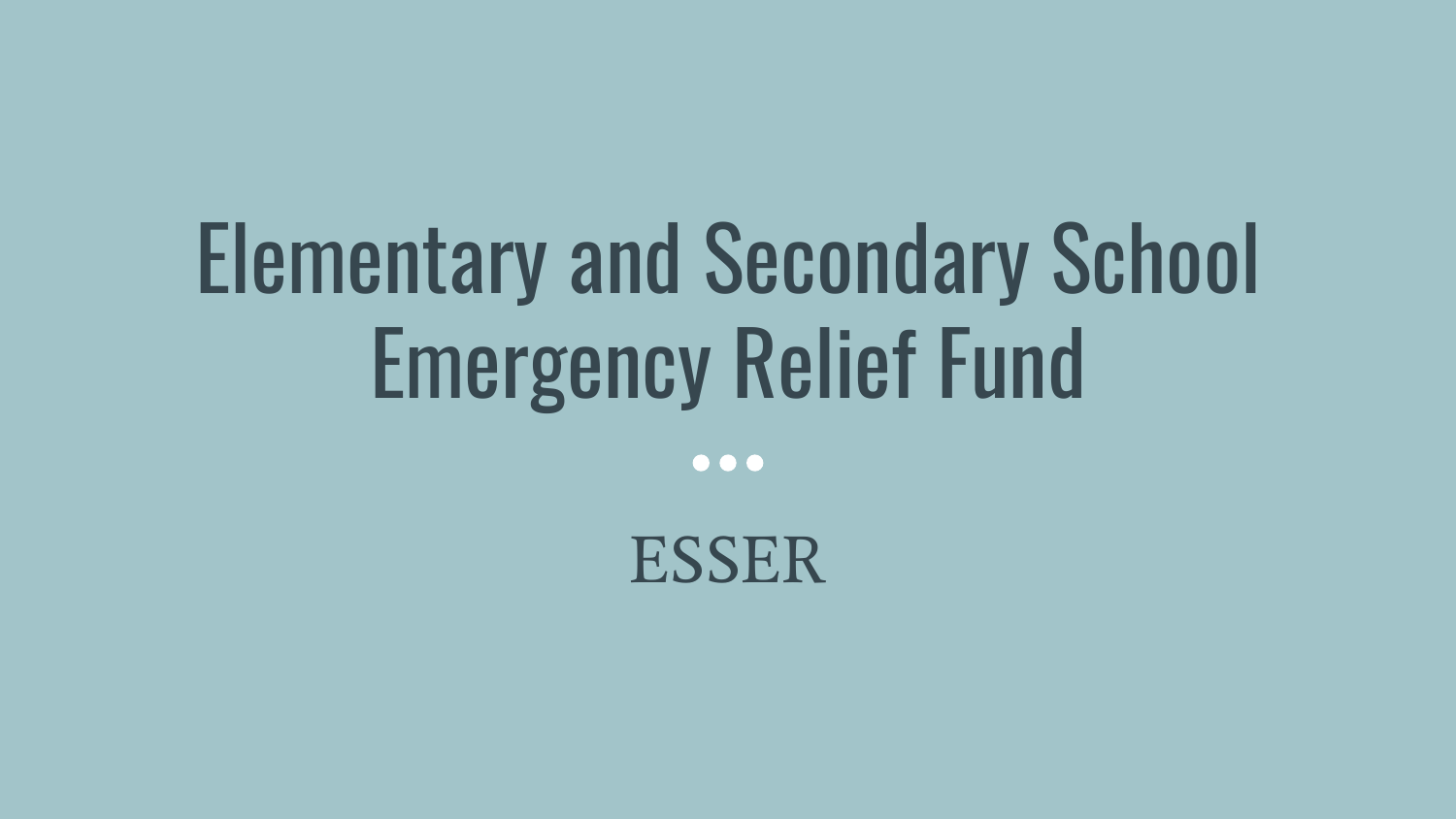## The Purpose of ESSER Funds

Congress set aside approximately \$13.2 billion of the \$30.75 billion allotted to the Education Stabilization Fund through the Coronavirus Aid Relief, and Economic Security (CARES) Act for the Elementary and Secondary School Emergency Relief Fund (ESSER Fund). Signed into law on March 20, 2021, the Department awarded these grants to State educational agencies (SEAs) for the purpose of providing local educational agencies (LEAs), including charter schools that are LEAs, with emergency relief funds to address the impact that COVID-19 has had, and continues to have, on elementary and secondary schools across the Nation.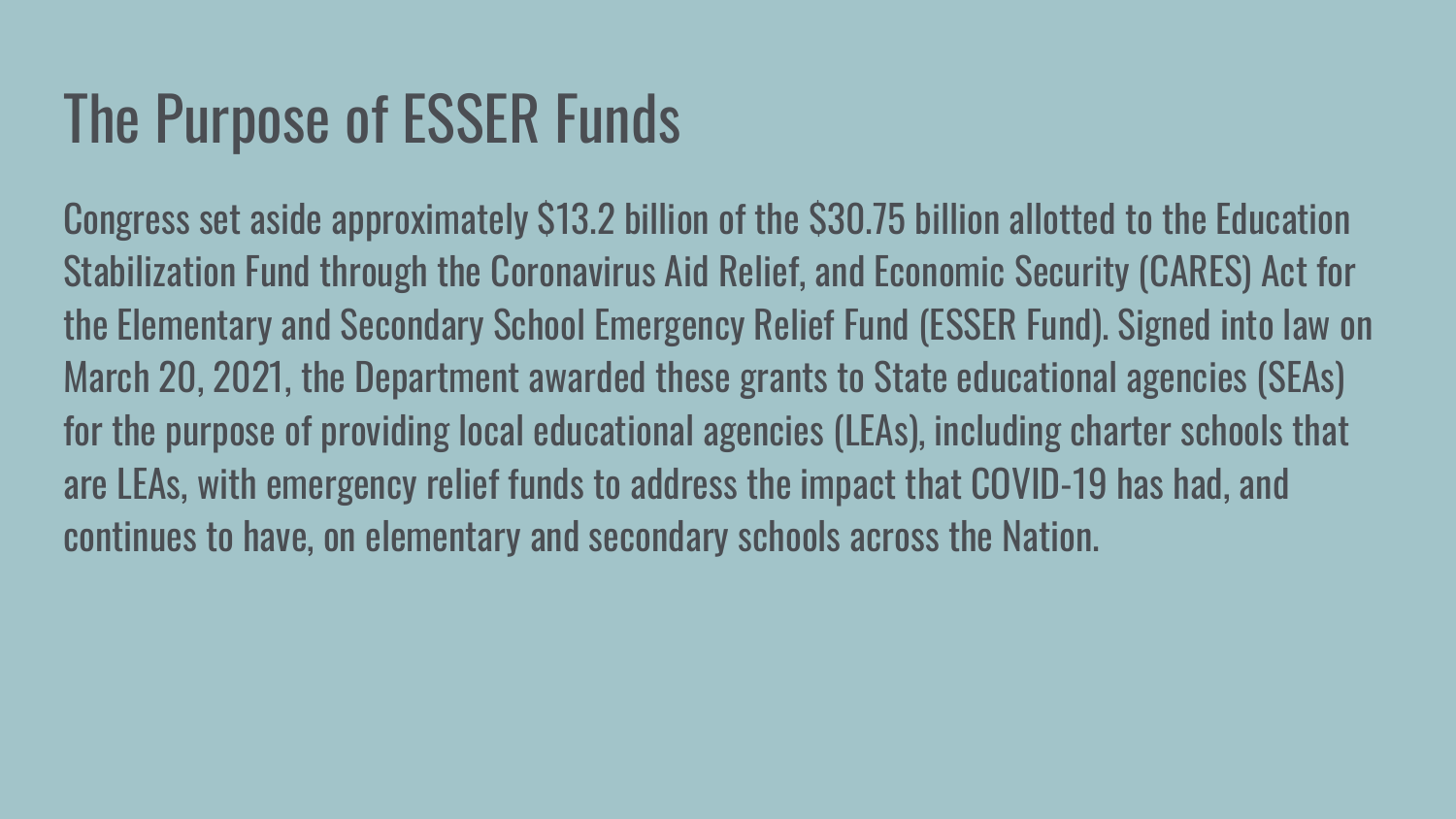#### Understanding the Funds

| <b>Fund Title</b>           | <b>ESSER II- PRC 171</b>                                                                                                                                                                                                                                                                                                                                                                                                                                                                                                                                                                                                                                                                                           | <b>ESSER III- PRC 181</b> |
|-----------------------------|--------------------------------------------------------------------------------------------------------------------------------------------------------------------------------------------------------------------------------------------------------------------------------------------------------------------------------------------------------------------------------------------------------------------------------------------------------------------------------------------------------------------------------------------------------------------------------------------------------------------------------------------------------------------------------------------------------------------|---------------------------|
| <b>Expenditure Deadline</b> | <b>September 30, 2023</b>                                                                                                                                                                                                                                                                                                                                                                                                                                                                                                                                                                                                                                                                                          | September 30, 2024        |
| <b>Allowable uses</b>       | <b>Addressing Learning Loss</b><br><b>Facility Repairs/Improvements to Minimize Virus Transmission</b><br>$\bullet$<br><b>Improve Air Quality</b><br>$\bullet$<br><b>Coordination of Preparedness &amp; Response</b><br>$\bullet$<br><b>Providing Principals/Leaders with Resources</b><br>$\bullet$<br><b>Addressing Unique Needs of Special Populations</b><br>$\bullet$<br><b>Training to Minimize Virus Transmission</b><br><b>Supplies to Sanitize &amp; Clean</b><br><b>Long-Term Closure Activities</b><br>$\bullet$<br><b>Education Technology</b><br>$\bullet$<br><b>Mental Health Services</b><br>$\bullet$<br><b>Summer Learning</b><br>$\bullet$<br><b>Other ESSA Eligible Activities</b><br>$\bullet$ |                           |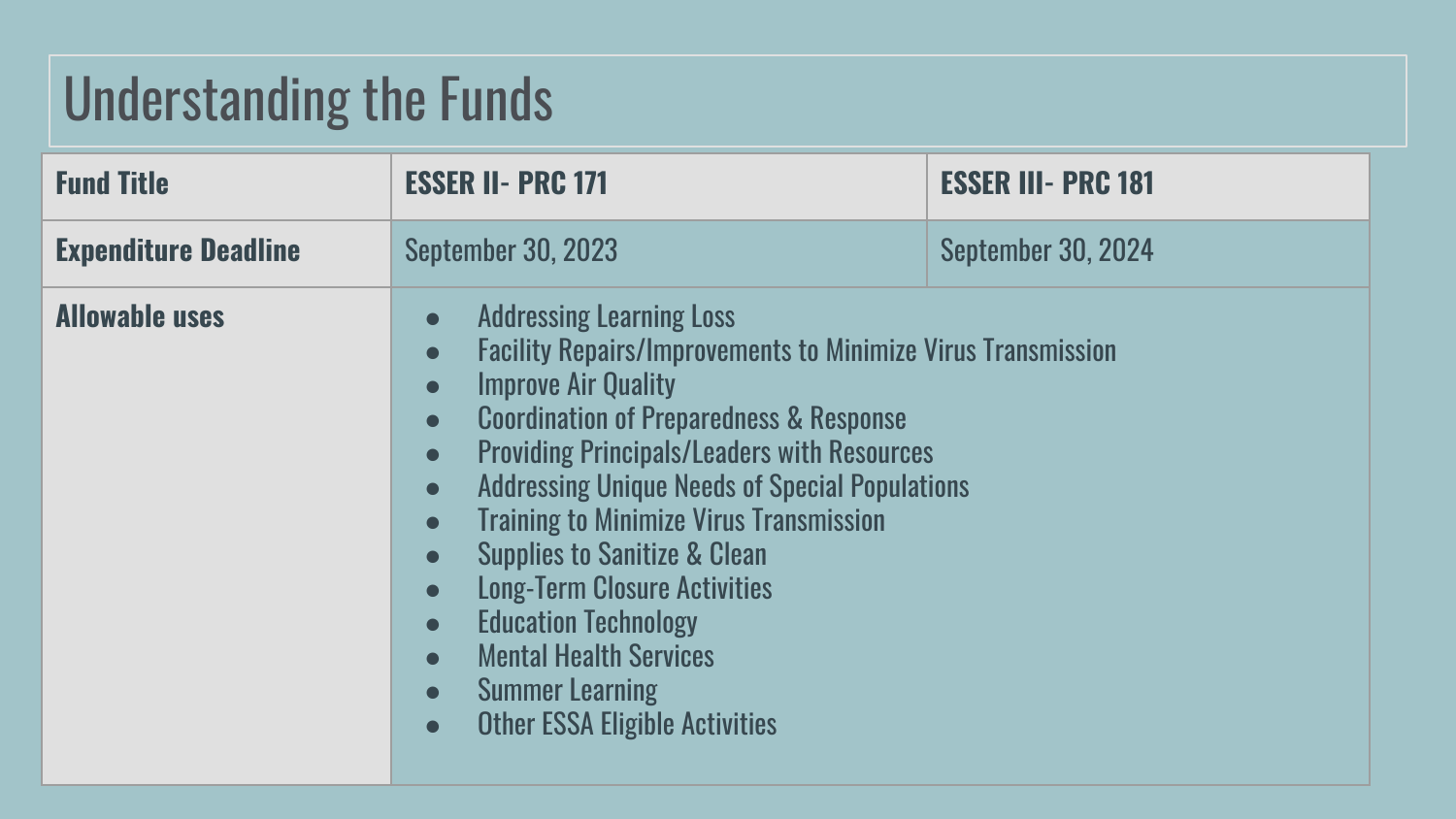#### Allotments

| <b>Fund Title</b> | <b>ESSER II- PRC 171</b> | <b>ESSER III- PRC 181</b> |
|-------------------|--------------------------|---------------------------|
| <b>Allotment</b>  | \$1,791,942.00           | S4,014,160                |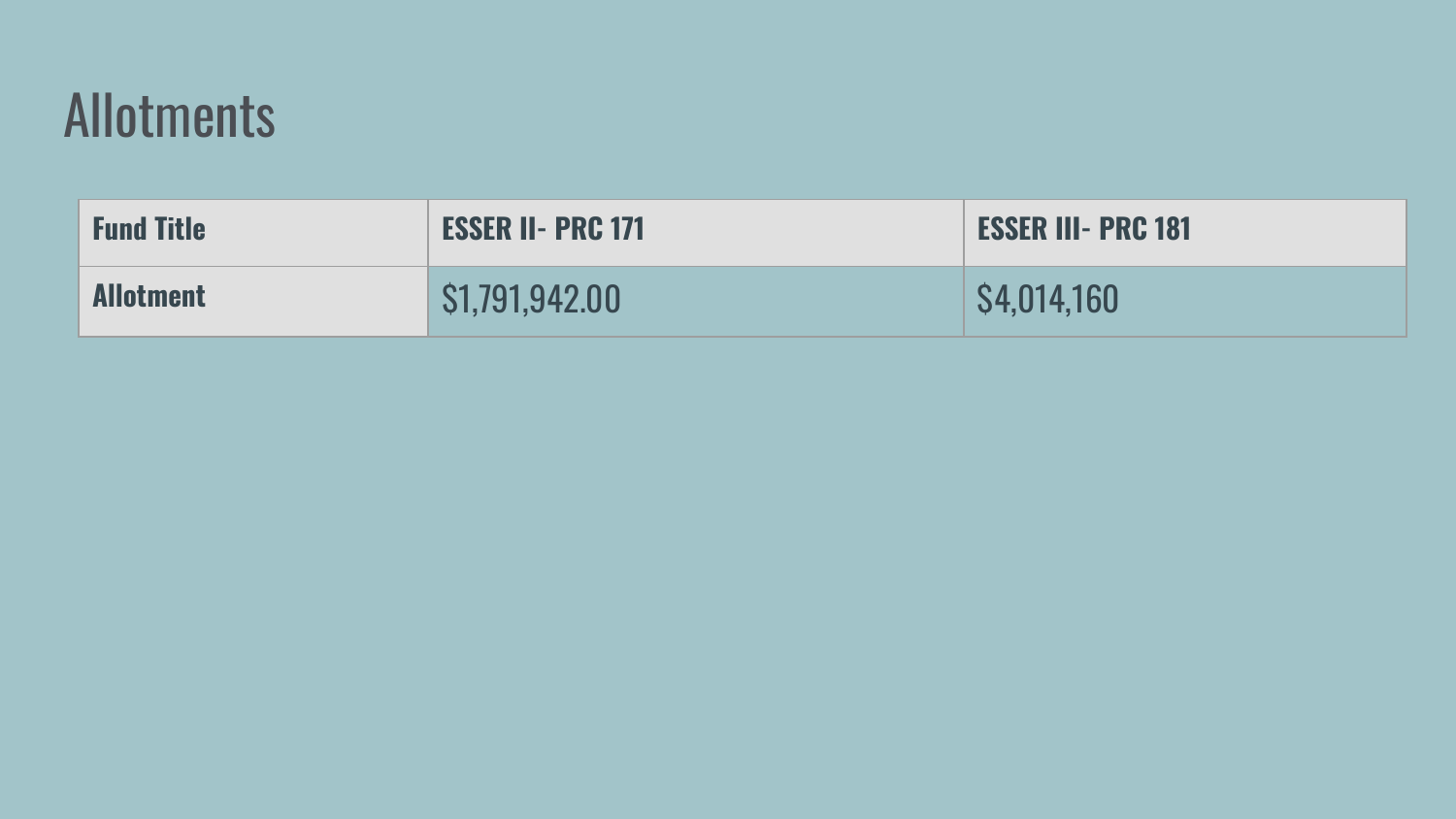### Proposed ESSER Fund Expenditures

| <b>Fund Title</b>            | <b>ESSER II- PRC 171</b>                                                                                                                                                                                                                                                                                                                                                                                                                                                                                                                  | <b>ESSER III- PRC 181</b>                                                                                                                                                                                                                                                                                                                                        |
|------------------------------|-------------------------------------------------------------------------------------------------------------------------------------------------------------------------------------------------------------------------------------------------------------------------------------------------------------------------------------------------------------------------------------------------------------------------------------------------------------------------------------------------------------------------------------------|------------------------------------------------------------------------------------------------------------------------------------------------------------------------------------------------------------------------------------------------------------------------------------------------------------------------------------------------------------------|
| <b>Proposed Expenditures</b> | <b>Summer Learning &amp; Extension</b><br><b>Program:</b> salaries, transportation costs,<br>state-mandated bonus pay, school<br>nutrition, supplies & materials<br><b>Educational Technology: software</b><br>subscriptions, chromebooks<br><b>Curriculum Development: district</b><br>$\bullet$<br>pacing guides & curriculum maps, staff<br>stipends<br><b>Professional Development: contracted</b><br>$\bullet$<br><b>services</b><br><b>Supplies &amp; Materials: resources needed</b><br>$\bullet$<br>to support principals/leaders | <b>Maintenance: HVAC/Air Quality</b><br>$\bullet$<br>repairs/improvements<br><b>Preparedness &amp; Response: salaried</b><br>$\bullet$<br>positions designated to address<br>curriculum & instruction, interventions<br>for at-risk students, drop-out<br>prevention, and digital learning<br><b>Educational Technology: hardware</b><br>$\bullet$<br>& software |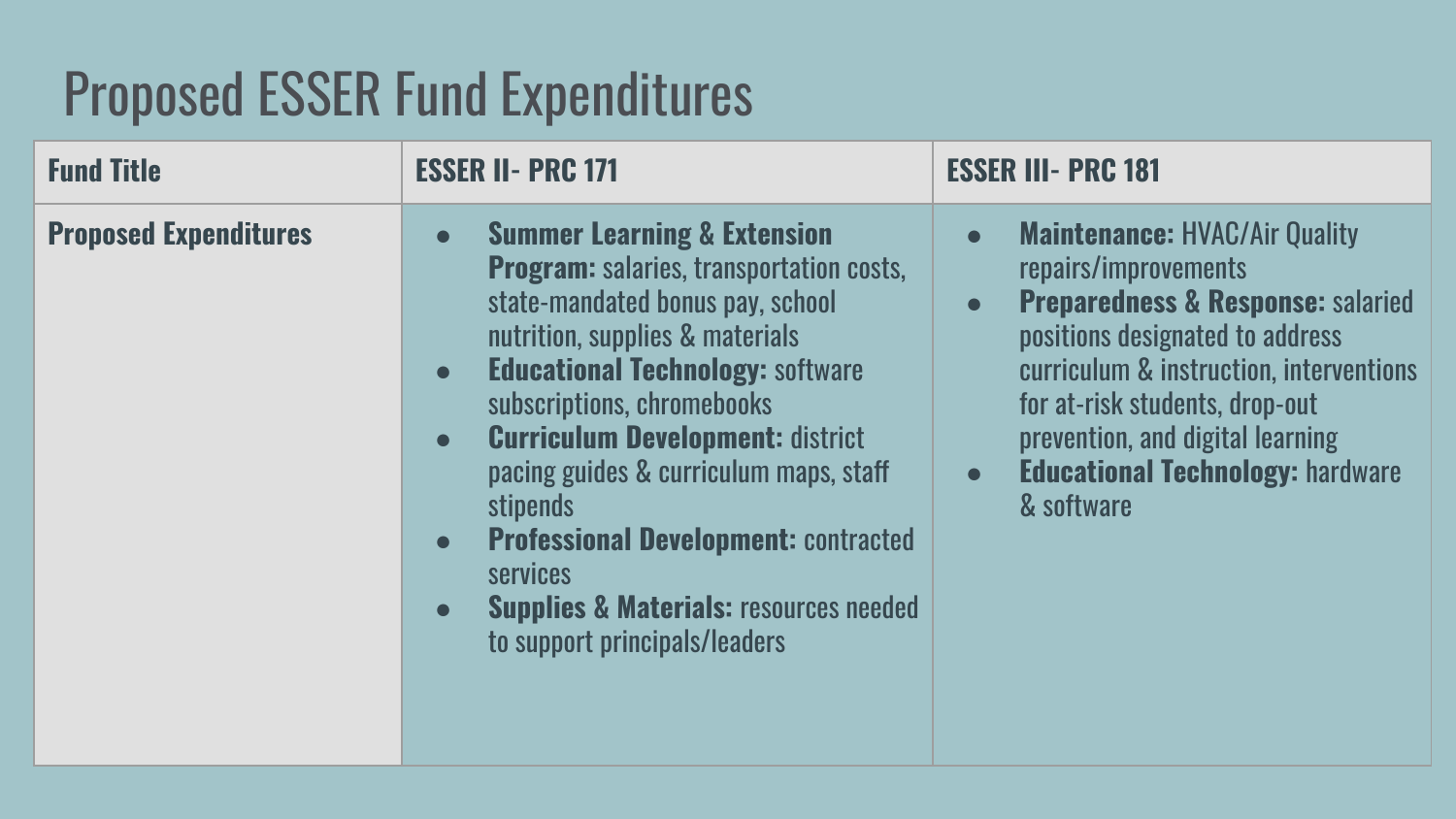#### Proposed Expenditure Details ESSER II PRC 171

- 1. Addressing Learning Loss
	- a. Administering and using high-quality assessments that are valid and reliable, to accurately assess students' academic progress and assist educators in meeting students' academic needs, including through differentiating instruction; implementing evidence-based activities to meet the comprehensive needs of students; tracking student academic progress with evaluating and comparing to pre-pandemic grades and progress to identify students that experienced learning loss
	- b. \$280,000.00
- 2. Providing Principals/Leaders with Resources
	- a. Providing principals and others school leaders with the resources necessary to address the needs of their individual schools
	- b. \$89,222.10
- 3. Educational Technology
	- a. Purchasing educational technology (including hardware, software, and connectivity) for students who are served by the local educational agency that aids in regular and substantive educational interaction between students and their classroom instructors
	- b. \$855,777.90
- 4. Summer Learning
	- a. Planning and implementing activities related to summer learning and supplemental afterschool programs, including providing classroom instruction or online learning during the summer months and addressing the needs of low-income students, students with disabilities, English learners, migrant students, students experiencing homelessness, and children in foster care
	- b. \$566,942.00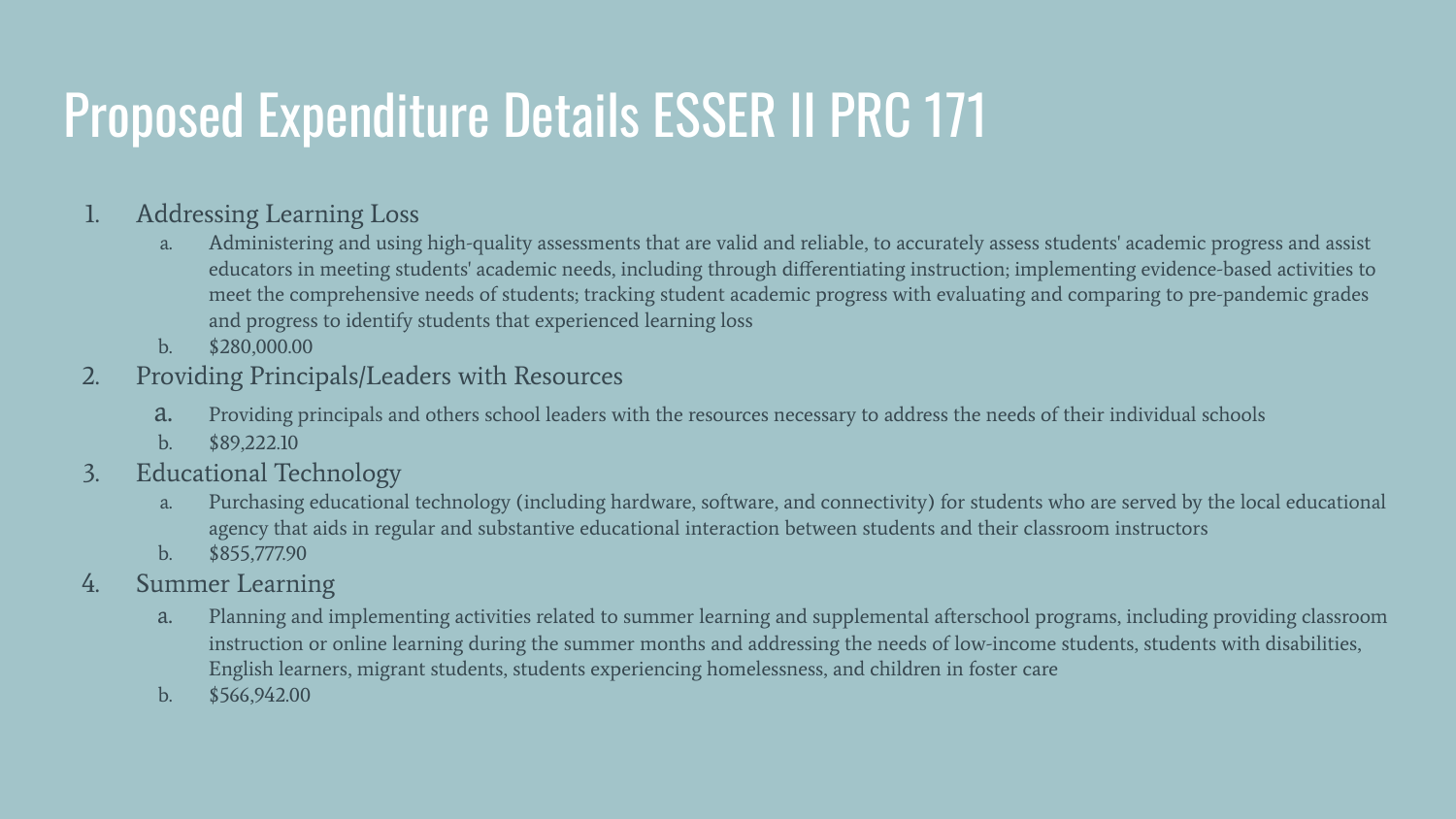#### Proposed Expenditure Details ESSER III PRC 181

- 1. Facility Repairs/Improvements to Minimize Virus Transmission
	- a. School facility repairs and improvements to enable operation of schools to reduce risk of virus transmission & exposure to environmental health hazards, and to support student health needs
	- b. \$300,000.00
- 2. Improving Air Quality
	- a. Inspection, testing, maintenance, repair, and upgrade projects ti improve indoor air quality in school facilities
	- b. \$569,265.00
- 3. Educational Technology
	- a. Purchasing educational technology (including hardware, software, and connectivity) for students who are served by the local educational agency that aids in regular and substantive educational interaction between students and their classroom instructors
	- b. \$855,777.90
- 4. Coordination of Preparedness & Response
	- a. Coordination of preparedness and response efforts of local educational agencies with State, local, Tribal, and public health departments and other relevant agencies, to improve coordinated responses among such entities to prevent, prepare for, and respond to Coronavirus
	- b. \$45,000.00
- 5. Addressing Unique Needs of Special Populations
	- a. Activities to address the unique needs of low-income children or students, children with disabilities, English learners, racial and ethnic minorities, students experiencing homelessness, and foster care youth
	- b. \$1,647,168.00